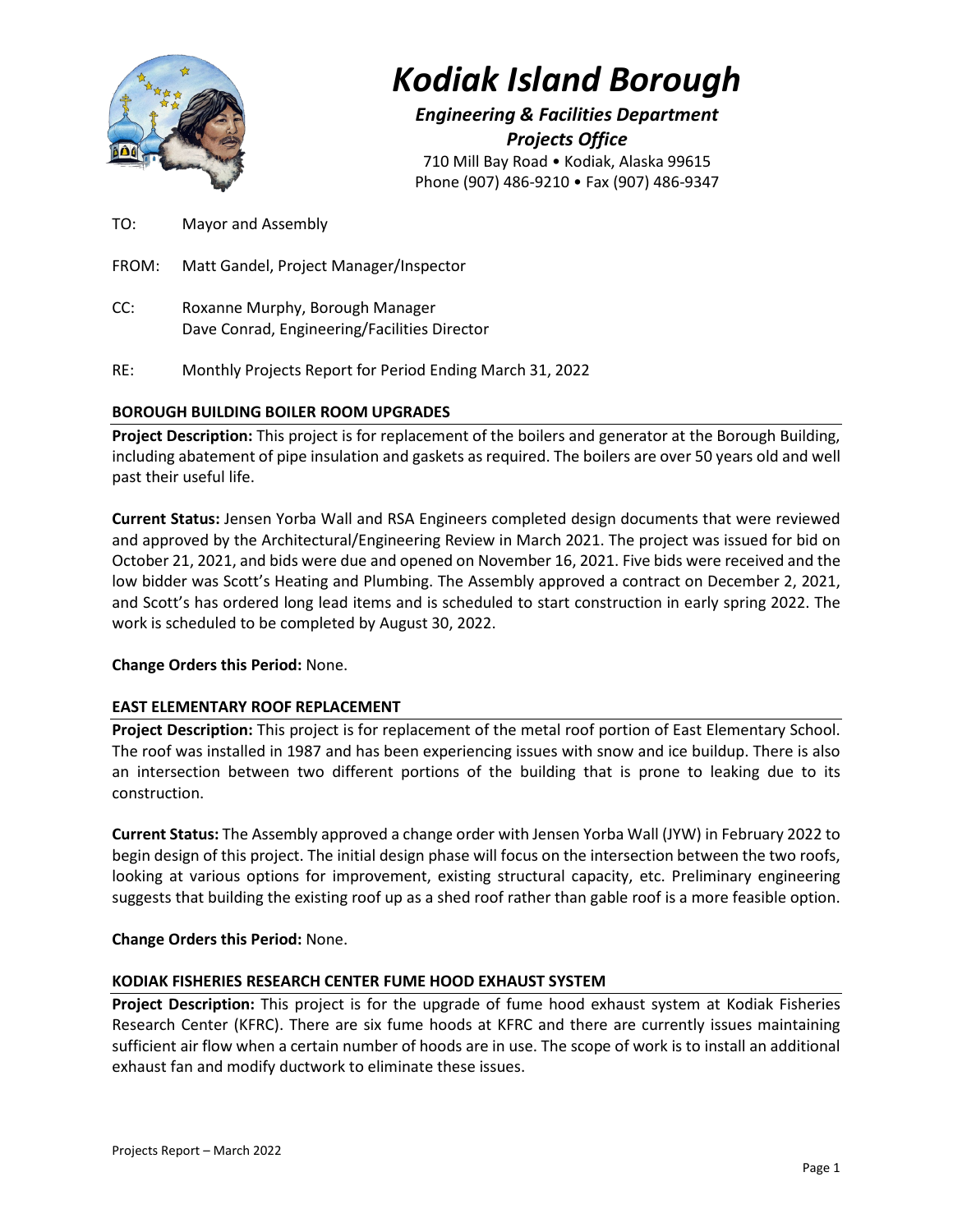**Current Status:** Jensen Yorba Wall and RSA Engineers completed design documents that were reviewed and approved by the Architectural/Engineering Review Board in December 2020. The project was issued for bid on October 21, 2021, and bids were due and opened on November 16, 2021. Two bids were received and the low bidder was Scott's Heating and Plumbing. The Assembly approved a contract on December 2, 2021, and Scott's has ordered long lead items. The work is scheduled to be completed by June 12, 2022.

#### **Change Orders this Period:** None.

#### **KODIAK FISHERIES RESEARCH CENTER OZONATOR REPLACEMENT**

**Project Description:** This project is for repair or replacement of the ozonator system at Kodiak Fisheries Research Center (KFRC). The ozonator is intended to disinfect seawater that returns to the ocean after use in research experiments inside the facility. In May 2021 it was determined that the ozonation equipment was not operating correctly and needed to be either repaired or replaced.

**Current Status:** KIB staff is working with CRW Engineering (CRW) on this project. In order to satisfy current permitting CRW provided design for a temporary chlorination system to perform disinfection. The temporary system was procured and installed by KIB staff, and went online in December 2021. CRW is now working on design for a replacement system, looking at all various treatment options (ozonation, UV disinfection, etc).

#### **Change Orders this Period:** None.

#### **LANDFILL STAGE 3 CLOSURE**

**Project Description:** This project is for interim and final closure of portions of the Kodiak Island Borough Landfill. Closure involves placing multiple layers of impermeable liner materials, gravel, and plant material. The goal of closing portions of the landfill is to keep rainwater from converting to leachate thereby reducing the flow to the Leachate Treatment Plant.

**Current Status:** In April 2021, the Assembly approved a contract with Jacobs Engineering to start design for this project. Jacobs provided design documents which were reviewed and approved by the Architectural/Engineering Review Board in November 2021. The project was put out to bid on November 22, 2021, and bids were due and opened on January 27, 2022. Only one bid was received, and on February 17, 2022, the Assembly approved a contract with Brechan Construction LLC. A preconstruction meeting was held with Brechan in early March 2022 and they are currently working on providing submittals. The work is scheduled to be completed by November 1, 2022.

# **Change Orders this Period:** None.

# **LEACHATE TREATMENT PLANT PRETREATMENT FACILITY**

**Project Description:** This project is for a building addition and installation of additional process equipment at the Leachate Treatment Plant. The plant has been experiencing scaling of equipment, tanks, and piping throughout the treatment process. The goal of this project is to address the scaling problem by installing equipment that will decrease the amount of calcium in the leachate before it enters the treatment process.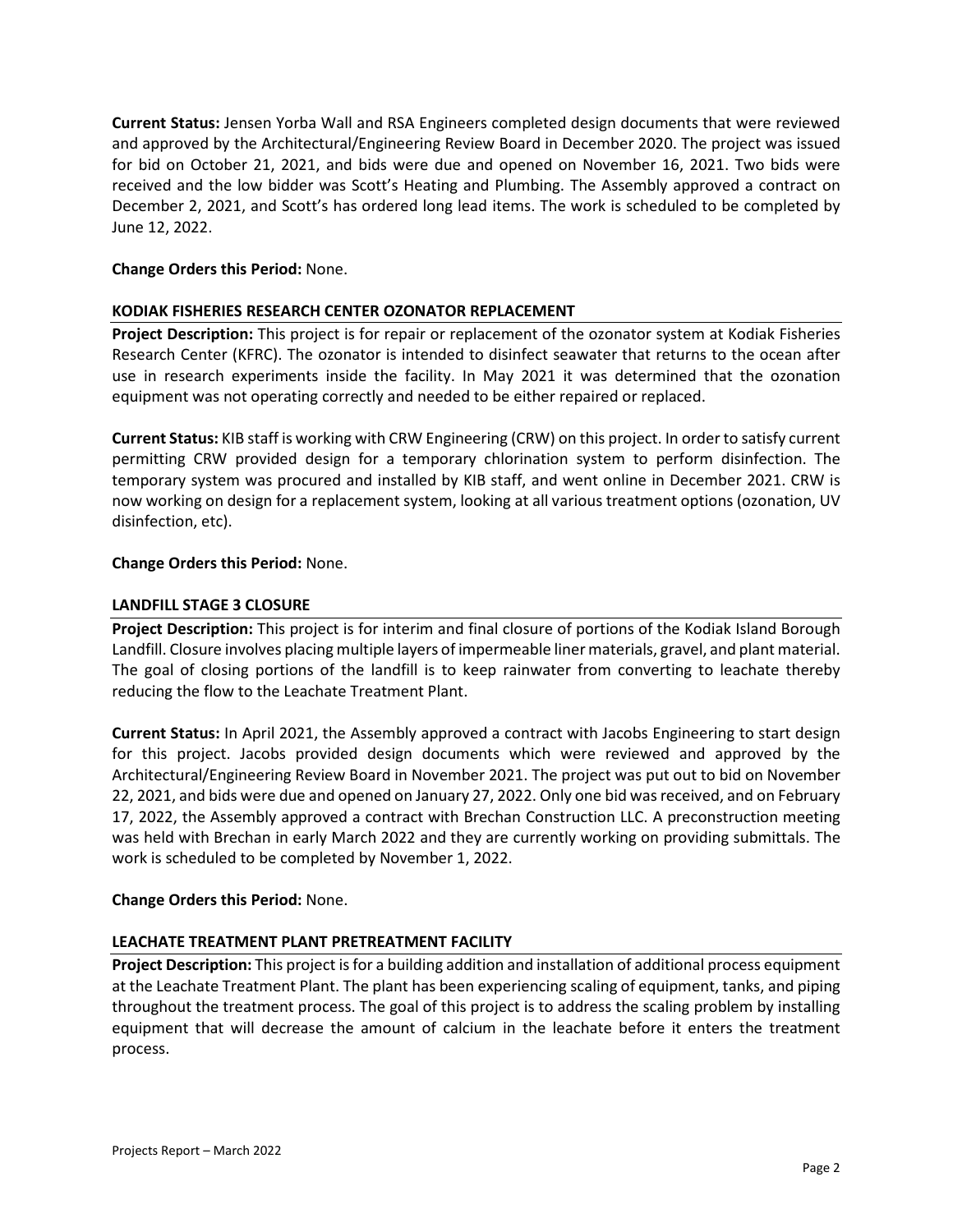**Current Status:** In July 2021, the Assembly approved a contract with Jacobs Engineering to start design on this project. Jacobs provided 100% design documents which were reviewed and approved by the Architectural/Engineering Review Board in November 2021. The project was put out to bid on November 29, 2021, and bids were due and opened on January 20, 2022. Only one bid was received, and on February 3, 2022, the Assembly approved a contract with Dawson Construction LLC. A preconstruction meeting was held in early March 2022 and they are currently working on providing submittals. Dawson is planning to mobilize this summer to complete the foundation for the new metal building and then return in spring 2023 to complete the project. The work is scheduled to be completed by November 9, 2023.

# **Change Orders this Period:** None.

#### **MAIN ELEMENTARY ROOF REPLACEMENT**

**Project Description:** This project is for replacement of the roof at Main Elementary School. The roof was installed in 1992 and has begun to show signs of wear. During summer 2021 the Kodiak Island Borough School District cleaned a buildup of moss off the roof which exposed deterioration of the existing wood shakes and other roofing materials.

**Current Status:** The Assembly approved a change order with Jensen Yorba Wall (JYW) in January 2022 for design of this project. JYW provided design documents that were reviewed and approved by the Architectural/Engineering Review Board on February 7, 2022. The project was put out to bid on February 8, 2022, and bids were due and opened on March 1, 2022. Only one bid was received, and on March 3, 2022, the Assembly approved a contract with Friend Contractors LLC. The project is scheduled to be completed by October 14, 2022.

#### **Change Orders this Period:**

 Friend Contractors LLC – Contract FY2022-33 Change Order #01 – \$(48,839.00) Deduct for standard shingles in lieu of high build shingles. The deduct amount equals the amount submitted in the bid for Alternate No. 1.

#### **NORTH STAR ELEMENTARY SIDING REPLACEMENT**

**Project Description:** This project is for the replacement of the existing siding and windows at North Star Elementary. The cement board siding was installed when the school was built in 1994 and has been experiencing deterioration and failure particularly around the gym. The project was split into two phases – Phase I for the gym and Phase II for the rest of the school. Phase I was completed in summer 2021.

**Current Status:** In September 2020, the Assembly approved a change order for JYW to proceed with design of Phase II. JYW provided design documents that were reviewed and approved by the ARB in November 2021. The project was put out to bid on November 19, 2021, and bids were due and opened on December 16, 2021. Three bids were received and on January 10, 2022, the Assembly approved a contract with the low bidder, Wolverine Supply, Inc. Wolverine is currently working on providing submittals and ordering long lead items. The work is scheduled to be complete by August 30, 2022.

#### **Change Orders this Period:** None.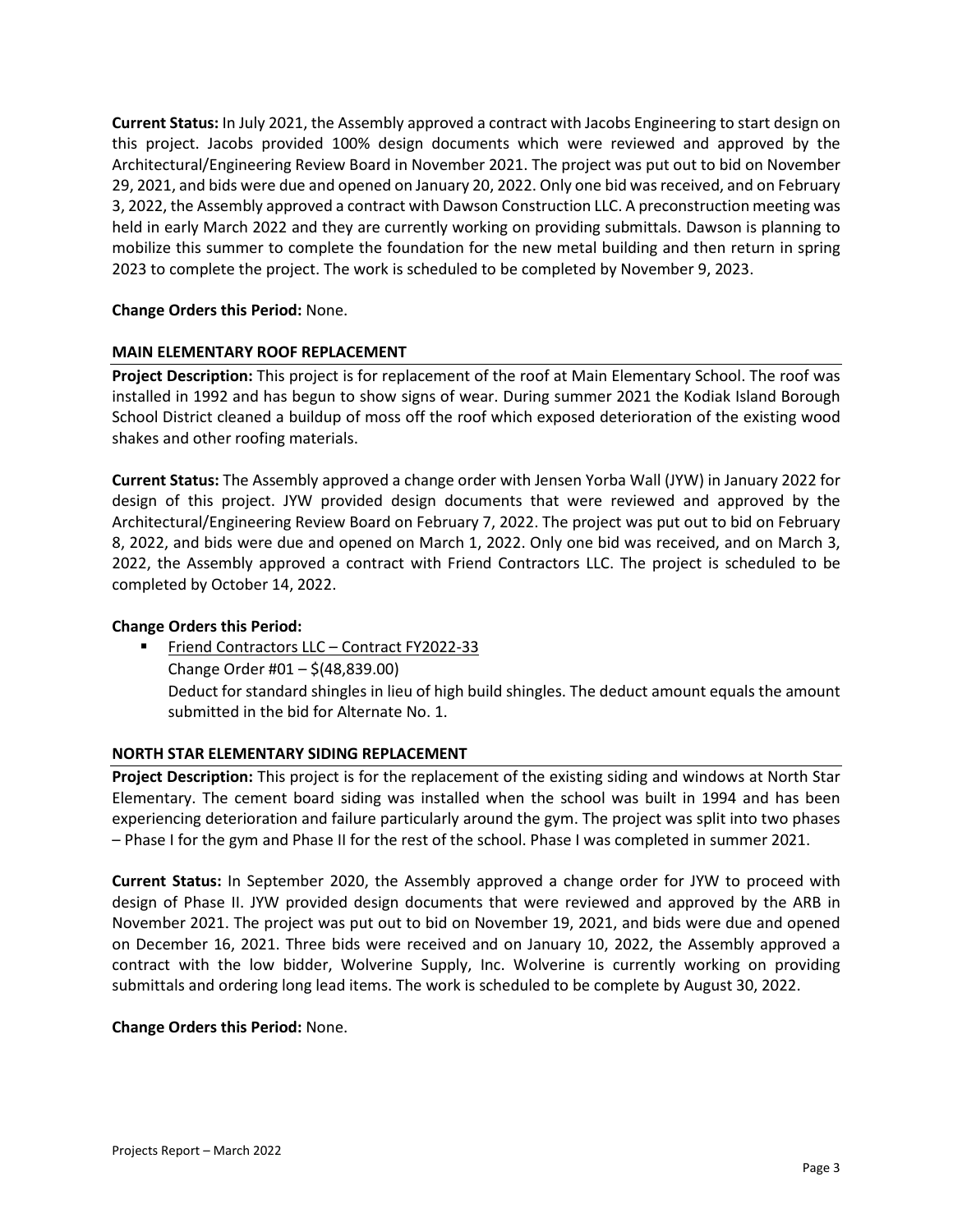# **PETERSON ELEMENTARY ROOF REPLACEMENT**

**Project Description:** This project is for replacement of the roof at Peterson Elementary School. The school has sections of roof that are between 20 and 30 years old, and have reached their expected service life. There have been persistent leak problems for years as the roofing system continues to deteriorate.

**Current Status:** Jensen Yorba Wall (JYW) completed 35% design documents in October 2021. In February 2022 the Assembly approved a proposal for JYW to advance to 65% design. Part of the design process will be review of existing exposed rooftop HVAC equipment to see if it can be relocated or otherwise protected. A preliminary recommendation for the HVAC equipment is expected to be received by the end of April 2022.

#### **Change Orders this Period:** None.

#### **PROVIDENCE KODIAK ISLAND MEDICAL CENTER BOILER DAYTANK REPLACEMENT**

**Project Description:** This project is to replace the day tank and pumps for the boilers at Providence Kodiak Island Medical Center (PKIMC). The equipment has reached the end of its useful life and has been having problems creating enough suction to pull fuel from the recently replaced fuel tank.

**Current Status:** Jensen Yorba Wall completed design documents which was reviewed and approved by the Architectural/Engineering Review Board in September 2021. The project was issued for bid on October 21, 2021, and bids were due and opened on November 16, 2021. Two bids were received and the low bidder was Premier Mechanical. The Assembly approved a contract on December 2, 2021, and Premier has ordered long lead items and construction is scheduled to start in May 2021. The work is scheduled to be completed by July 12, 2022.

#### **Change Orders this Period:** None.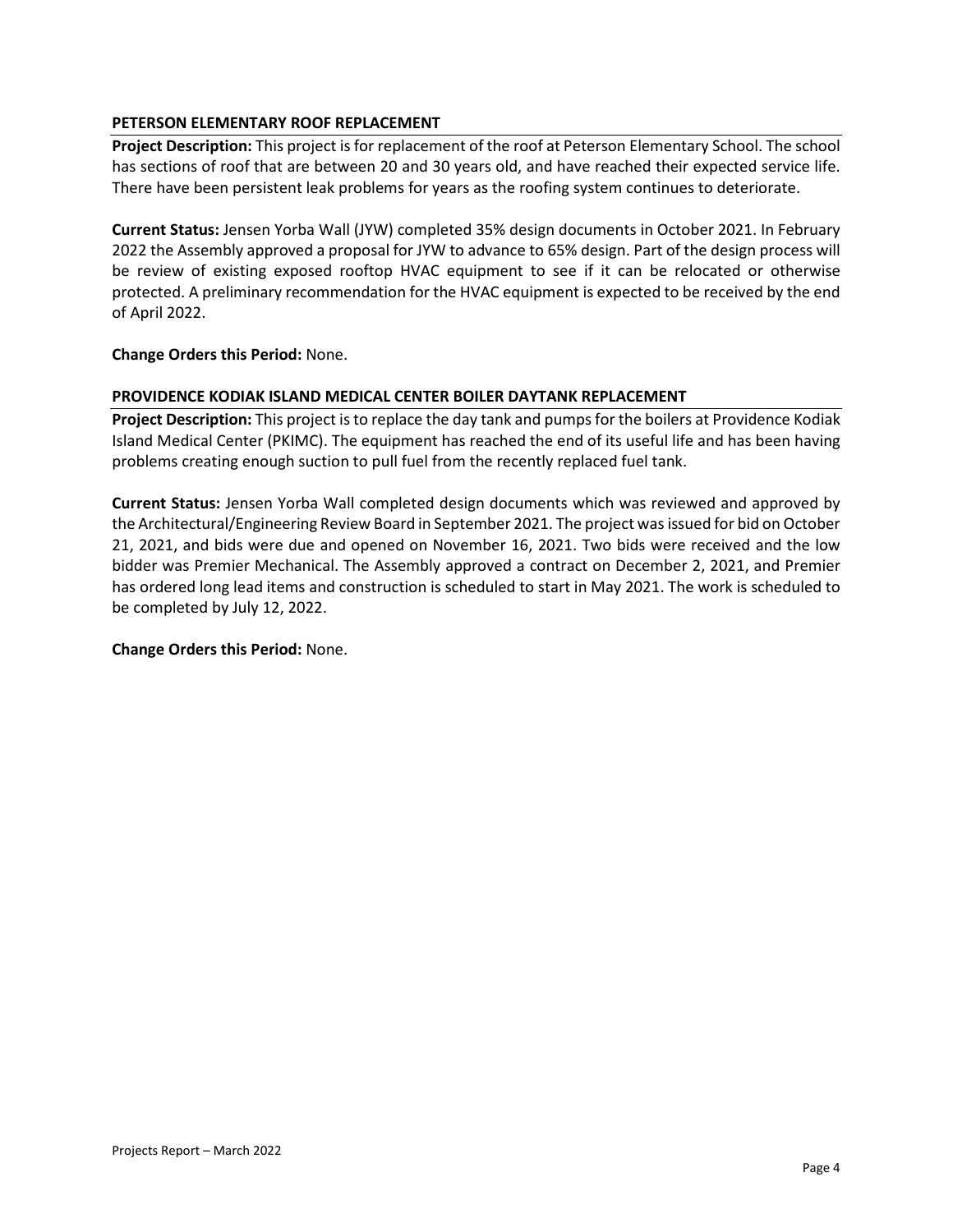# **Kodiak Island Borough Project Budget Status - Period Ending March 31, 2022**

|  |  | <b>Budget</b><br>-дан.<br>ang<br>ustments | <b>Status</b><br><b>TILLED</b> |
|--|--|-------------------------------------------|--------------------------------|
|--|--|-------------------------------------------|--------------------------------|

#### **Borough Building Boiler Room Upgrades - 20005**

|                     |                                                                                                          | <b>Original Budget</b> |  | Ord 2020-01C  |  | Ord 2020-01H |  | Ord 2022-01A |  | <b>Current Budget</b> |  | <b>Expenses</b> |  | <b>Obligated</b> | Remaining |
|---------------------|----------------------------------------------------------------------------------------------------------|------------------------|--|---------------|--|--------------|--|--------------|--|-----------------------|--|-----------------|--|------------------|-----------|
| Design              |                                                                                                          | 40,000 $\frac{3}{2}$   |  | $40,000$   \$ |  | 75,000       |  | 25,000       |  | 180,000               |  | 130,076         |  | 35,846           | 14,079    |
| <b>Construction</b> |                                                                                                          |                        |  |               |  |              |  | 1,000,000    |  | 1,000,000             |  |                 |  | 963,093          | 36,907    |
| <b>Admin</b>        |                                                                                                          | $10,000$   \$          |  | 10,000        |  |              |  | 25,000       |  | 45,000                |  | 21,360          |  |                  | 23,640    |
| Contingency         |                                                                                                          |                        |  |               |  |              |  | 50,000       |  | 50,000                |  |                 |  |                  | 50,000    |
| <b>TOTAL</b>        |                                                                                                          | $50,000$   \$          |  | $50,000$   S  |  | 75,000       |  | 1,100,000    |  | 1,275,000             |  | 151,435         |  | 998,939          | 124,626   |
|                     | Funding: Fund 469 - Renewal & Replacement (\$125,000) and Fund 220 - Buildings and Grounds (\$1,150,000) |                        |  |               |  |              |  |              |  |                       |  |                 |  |                  |           |

# **East Elementary Roof Replacement - 22004**

|                                           |  | <b>Original Budget</b> |  |  |  |  | <b>Current Budget</b> |  | <b>Expenses</b> |  | <b>Obligated</b> | Remaining |
|-------------------------------------------|--|------------------------|--|--|--|--|-----------------------|--|-----------------|--|------------------|-----------|
| Design                                    |  | 5,000                  |  |  |  |  | 5,000                 |  | 1,473           |  | 3,528            |           |
| Admin                                     |  | 5,000                  |  |  |  |  | 5,000                 |  |                 |  |                  | 5,000     |
| <b>TOTAL</b>                              |  | 10,000                 |  |  |  |  | 10,000                |  | 1,473           |  | 3,528            | 5,000     |
| Funding: Fund 220 - Buildings and Grounds |  |                        |  |  |  |  |                       |  |                 |  |                  |           |

#### **Kodiak Fisheries Research Center Fume Hoods - 21001**

|                          |  | <b>Original Budget</b> |  | Ord 2021-01E |  | Ord 2022-01A |  |  | <b>Current Budget</b> |  | <b>Expenses</b> | <b>Obligated</b> | Remaining |
|--------------------------|--|------------------------|--|--------------|--|--------------|--|--|-----------------------|--|-----------------|------------------|-----------|
| Design                   |  | 15,000                 |  |              |  |              |  |  | 15,000                |  | 9,882           | 5,033            | 85        |
| <b>Construction</b>      |  | 55,000                 |  | 45,000       |  | 60,000       |  |  | 160,000               |  |                 | 149,930          | 10,070    |
| Admin                    |  | 5,000                  |  |              |  | 10,000       |  |  | 15,000                |  | 11,341          |                  | 3,659     |
| <b>ITOTAL</b>            |  | 75,000                 |  | 45,000       |  | 70.000       |  |  | 190,000               |  | 21,223          | 154,963          | 13,814    |
| Funding: Fund 555 - KFRC |  |                        |  |              |  |              |  |  |                       |  |                 |                  |           |

#### **Kodiak Fisheries Research Center Ozonator Replacement - 22000**

|                          |  | <b>Original Budget</b> | <b>Pending Ord</b> |         |  |  |  | <b>Current Budget</b> |  | <b>Expenses</b> |  | <b>Obligated</b> | Remaining |
|--------------------------|--|------------------------|--------------------|---------|--|--|--|-----------------------|--|-----------------|--|------------------|-----------|
| Design                   |  | 25,000                 |                    | 125,000 |  |  |  | 150,000               |  | 18,293          |  | 127,562          | 4,145     |
| <b>Construction</b>      |  | 10,000                 |                    | 10,000  |  |  |  | 20,000                |  | 15,782          |  |                  | 4,218     |
| <b>Admin</b>             |  | 5,000                  |                    |         |  |  |  | 5,000                 |  | 3,543           |  |                  | 1,457     |
| <b>ITOTAL</b>            |  | 40,000                 |                    | 135,000 |  |  |  | 175,000               |  | 37,618          |  | 127,562          | 9,821     |
| Funding: Fund 555 - KFRC |  |                        |                    |         |  |  |  |                       |  |                 |  |                  |           |

#### **Landfill Stage 3 Closure - 21009**

|                                                                                                    |  | <b>Original Budget</b> |  | <b>Pending Ord</b> |  |  |  | <b>Current Budget</b> |  | Expenses |  | <b>Obligated</b> | Remaining |
|----------------------------------------------------------------------------------------------------|--|------------------------|--|--------------------|--|--|--|-----------------------|--|----------|--|------------------|-----------|
| Design                                                                                             |  | 95,000                 |  |                    |  |  |  | 95,000                |  | 81,766   |  | 5,277            | 7,957     |
| <b>Construction</b>                                                                                |  |                        |  | 2,000,000          |  |  |  | 2,000,000             |  |          |  | 1,948,000        | 52,000    |
| <b>Admin</b>                                                                                       |  | 5,000                  |  | 25,000             |  |  |  | 30,000                |  | 10,716   |  |                  | 19,284    |
| <b>TOTAL</b>                                                                                       |  | 100.000                |  | 2.025.000          |  |  |  | 2,125,000             |  | 92,482   |  | 1,953,277        | 79,241    |
| Funding: Fund 530 - Solid Waste Disposal (\$100,000) and USDA Rural Development Loan (\$2,025,000) |  |                        |  |                    |  |  |  |                       |  |          |  |                  |           |